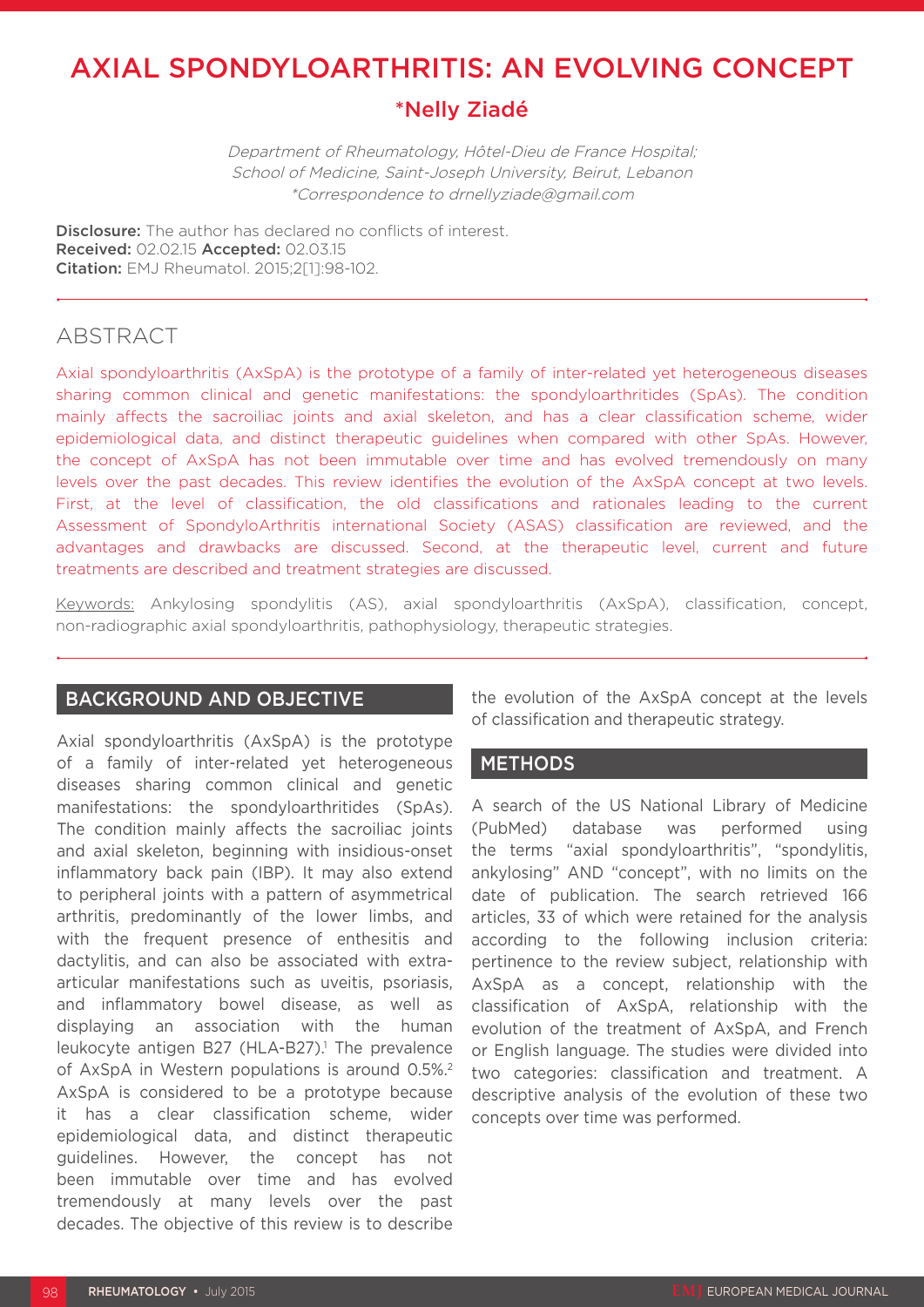# CLASSIFICATION OF AXIAL SPONDYLOARTHRITIS

The term ankylosing spondylitis (AS) derives from the Greek words ankylosis (bent or crooked) and spondylos (vertebra), $3$  and was previously known as Bechterew's disease (1892) and Marie— Strümpell disease (1884-1898).<sup>4</sup> The Egyptian pharaoh Ramses II and some of his descendants were thought to have AS, but this diagnosis was recently ruled out according to findings from computed tomography scans from mummies, with the diagnosis readjusted to diffuse idiopathic skeletal hyperostosis.<sup>5</sup> The first comparatively recent classification was published as the Rome criteria in 1961 and was based on clinical manifestations and sacroiliac plain X-rays, followed by the New York criteria in 1966, which introduced the radiographic grading of the sacroiliac joints. In 1984, the modified New York criteria for AS were published,<sup>6</sup> which introduced the concept of IBP. AS was diagnosed if a mandatory sacroiliitis was found on plain X-rays in addition to the presence of one clinical criterion (either chronic inflammatory low back pain and stiffness, limitation of motion of the lumbar spine, or limitation of chest expansion). Two subsequent European classifications were published in 1990 and 1991, the Amor criteria<sup>7</sup> and the European Spondyloarthropathy Study Group (ESSG) criteria,<sup>8</sup> respectively, but they addressed the SpA as a whole family of diseases, including the undifferentiated form of SpA, rather than the axial form specifically.

Due to the lack of pathognomonic clinical features or laboratory tests, the intermittent nature of the disease, and the wide availability of effective, overthe-counter symptomatic agents (nonsteroidal anti-inflammatory drugs [NSAIDs]), early diagnosis is difficult and the delay between symptom onset and diagnosis by X-rays according to the new criteria is very important, and can be up to 9 years.9 A new classification system was necessary in order to help earlier identification of the disease. Furthermore, the introduction and standardisation of sacroiliac magnetic resonance imaging (MRI) revolutionised diagnosis of the disease, allowing earlier and more accurate identification of cases.<sup>10</sup> In addition, effective new therapies were available and this increased the importance of an earlier diagnosis. Therefore, the Assessment of SpondyloArthritis international Society (ASAS) published the ASAS classification predominantly for  $AxSpA$  in 2009,<sup>11</sup> with the term  $AxSpA$  being introduced for the first time (Figure 1).

AxSpA is an umbrella term that encompasses two entities: the first is the well-known AS, in which sacroiliitis is found on plain X-rays according to the modified New York criteria, and it is synonymous with radiographic AxSpA; the second is nonradiographic AxSpA, in which the diagnosis is based on sacroiliitis identified on MRI plus one clinical criterion, or based on a genetic criterion (HLA-B27) plus two clinical criteria (Table 1). The new criteria performed well in a validation study and demonstrated a sensitivity of 82.9% and a specificity of 84.4%, which outperformed the ESSG and Amor criteria even after incorporating 'sacroiliitis on MRI' into the earlier criteria.12 Although the main advantage of the ASAS criteria remains a high sensitivity and an earlier diagnosis leading to an earlier treatment, a major drawback remains the poor sensitivity of the clinical arm, especially in populations with a high prevalence of HLA-B27, in which fibromyalgia cases may be wrongly classified as AxSpA.



### Figure 1: Evolution of the nomenclature of axial SpA. SpA: spondyloarthritides.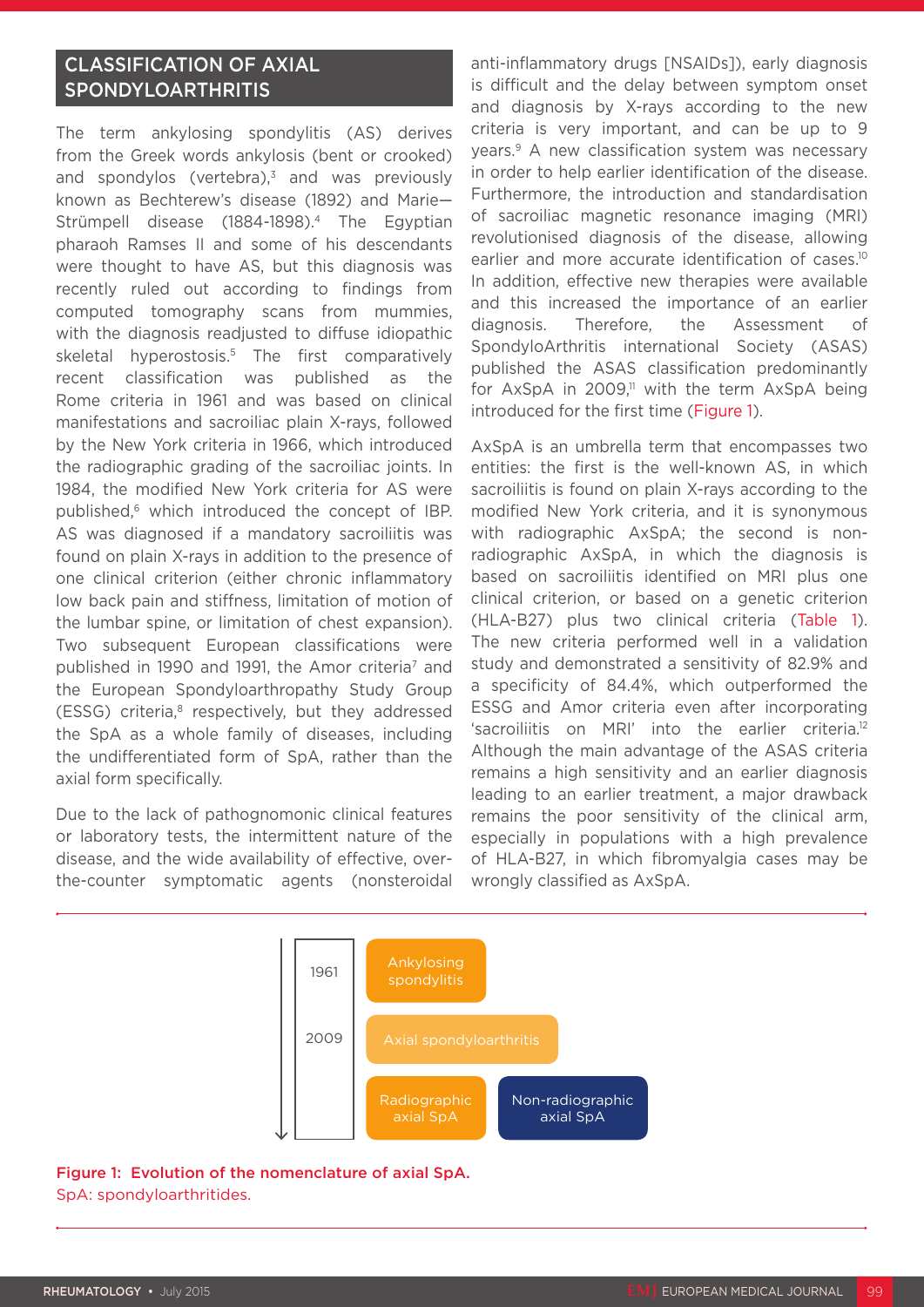#### Table 1: Comparison of the two main classification systems for axial spondyloarthritis.

|                          | New York classification (1984)                                                                                           | ASAS classification (2009)                                                                                                                                                                                               |
|--------------------------|--------------------------------------------------------------------------------------------------------------------------|--------------------------------------------------------------------------------------------------------------------------------------------------------------------------------------------------------------------------|
| Clinical<br>criteria     | At least one of:<br>Chronic inflammatory low back pain<br>and stiffness<br>Limitation of motion of the lumbar spine<br>٠ | Mandatory:<br>Chronic back pain and age of onset<br><45 years                                                                                                                                                            |
|                          | Limitation of chest expansion<br>$\bullet$                                                                               | Other SpA features: inflammatory back pain,<br>arthritis, enthesitis, uveitis, dactylitis, psoriasis,<br>Crohn's disease/ulcerative colitis, good response<br>to NSAIDs, family history of SpA, HLA-B27,<br>elevated CRP |
| Radiological<br>criteria | Mandatory:<br>Sacroiliitis on plain X-rays (Grade 2)<br>bilaterally or Grade 3-4 unilaterally)                           | Sacroiliitis on MRI (ASAS criteria) or on plain<br>X-rays (New York criteria)<br>+ one other SpA feature                                                                                                                 |
| Genetic<br>criteria      |                                                                                                                          | HLA-B27<br>+ two other SpA features                                                                                                                                                                                      |

ASAS: Assessment of SpondyloArthritis international Society; SpA: spondyloarthritides; HLA-B27: human leukocyte antigen B27; NSAID: nonsteroidal anti-inflammatory drug; CRP: C-reactive protein; MRI: magnetic resonance imaging.

Since the introduction of the terms 'radiographic' and 'non-radiographic' AxSpA, studies and discussions have tried to understand if these diseases have the same genetic, clinical, biological, and prognostic characteristics. These discussions have scientific implications but also regulatory consequences. The two entities share some similar characteristics, such as disease activity and treatment response rates, with a higher response in subgroups with higher objective signs of inflammation. Non-radiographic AxSpA is characterised by a higher prevalence of females and a lower level of C-reactive protein (CRP), reflecting a milder disease.13 About 12% of the patients with non-radiographic AxSpA progress to AS over a period of 2 years, with elevated CRP and active sacroiliitis on MRI being the strongest predictors for such a progression. The current data consider the two entities to be part of a spectrum of the same disease.

## THERAPY OF AXIAL SPONDYLOARTHRITIS

The 'window of opportunity' concept, which is very well established in rheumatoid arthritis (RA), is now under evaluation for AxSpA.14,15 In theory, early diagnosis, treatment, and control of inflammation would prevent tremendous symptomatic burden and loss of function during

the productive years of life. When looking at the evidence, MRI data support the window of opportunity concept: during tumour necrosis factor (TNF) antagonist therapy, pure inflammatory lesions resolved and no syndesmophytes developed at the same site, whereas complex MRI lesions combining inflammation and fatty infiltration were followed by same-site ossification.16,17 Recent-onset symptoms and pure inflammatory MRI lesions, without fatty lesion depositions, seem to be associated with a better outcome.14

Another concept 'borrowed' from RA is the 'treat to target' (T2T) concept. However, unlike the well-established T2T guidance in RA, where clear outcome measures are standardised, the T2T concept for treating SpA is still immature. Clinical evidence of T2T in SpA is still lacking, and practical easy-to-measure outcomes are needed.18 The Bath Ankylosing Spondylitis Disease Activity Index (BASDAI) is currently used for therapeutic decision-making, with a cut-off score >4 indicating when to start TNF antagonist therapy; however, AS Disease Activity Score (ASDAS) values, incorporating CRP, have a significant influence on radiographic progression in AS and may currently be the best candidate for treatment decisions, as shown recently in the Outcome in Ankylosing Spondylitis International Study (OASIS)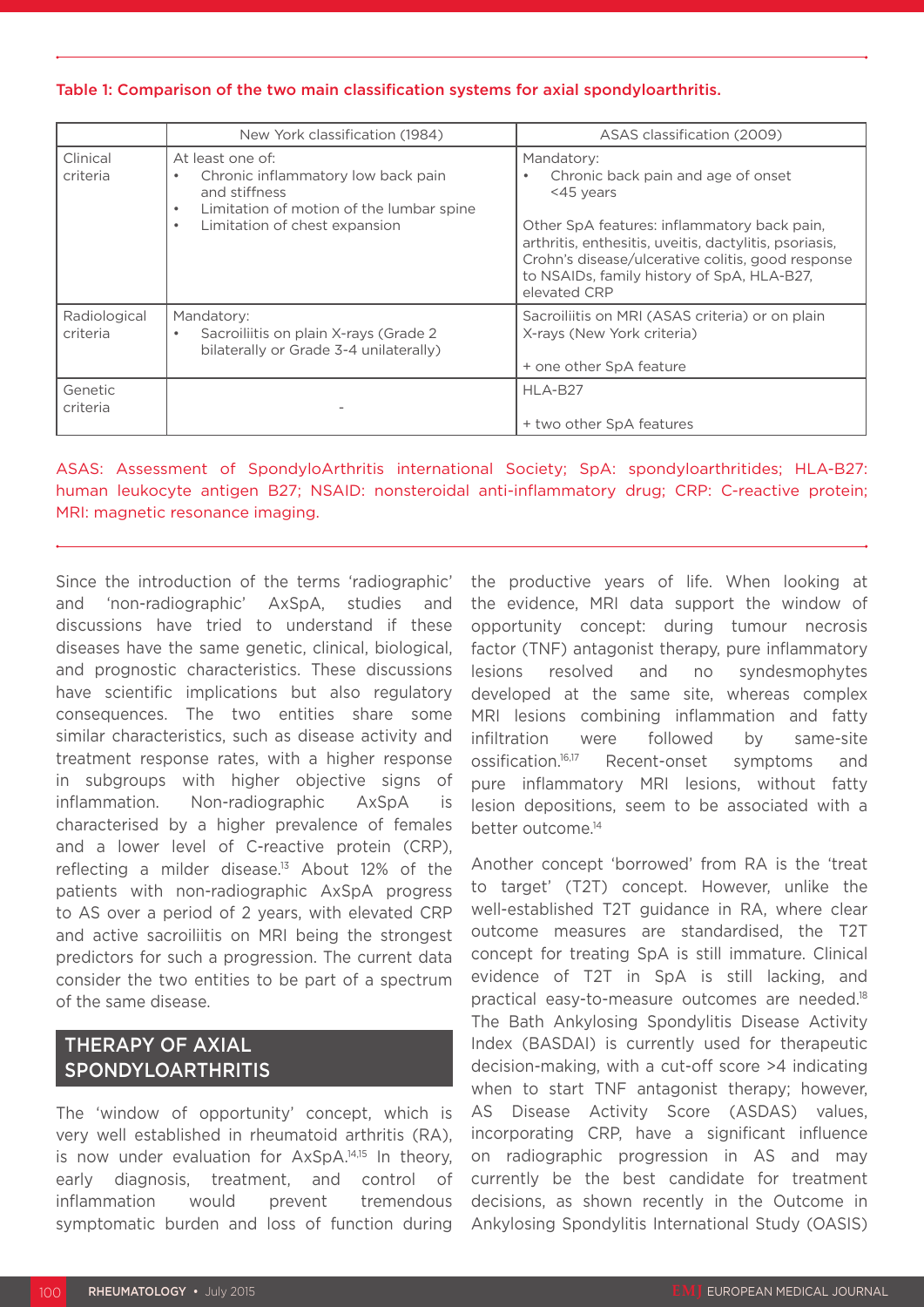cohort, where ASDAS correlated significantly with radiographic progression.19

The latest update to clinical management was published in 2011 by the ASAS group.20,21 The cornerstones of treatment were education and physical exercise for non-pharmacological treatment, NSAIDs as first-line treatment, and TNF inhibitor therapy for pharmacological treatment. Data about the positive structural effect of continuous NSAIDs were considered a breakthrough in disease management since it was the first time that treatment reduced radiographic progression.22 Later studies confirmed this protective effect and found that patients with a high risk of radiographic progression (elevated CRP, existing syndesmophytes) benefitted more from continuous NSAID treatment.<sup>23,24</sup>

Five TNF antagonists are now approved for patients with active AS: adalimumab, certolizumab, etanercept, golimumab, and infliximab. Recently, TNF antagonist biosimilars are also being approved for AS.25 There is evidence that these agents reduce the clinical signs and symptoms of most patients with AxSpA, and they also reduce serum CRP levels and axial inflammation as detected by MRI.25 In their first cornerstone studies, TNF antagonist therapies failed to prove a structural protective effect.26,27 However, some recent studies suggested a structural protective effect with very long-term continuous use.28,29 Further research is needed in order to confirm this structural effect, but it would face enormous methodological

challenges. Similar responses to TNF antagonist therapies were found in AS and non-radiographic AxSpA.30,31

Diseases refractory to NSAIDs and TNF antagonists represent a challenge today. Other biological treatments used in RA, such as anakinra, rituximab, abatacept, and tocilizumab, have generated conflicting data and failed to earn their place in the therapeutic arsenal.<sup>25</sup> Promising biological agents efficacious in psoriatic arthritis are under investigation in AxSpA: ustekinumab, a fully humanised immunoglobulin G1k monoclonal antibody against the common subunit p40 of interleukin (IL)-12 and IL-23, $32$  and secukinumab, a fully humanised monoclonal anti-IL-17A antibody.33 Small molecules, such as inhibitors of phosphodiesterase 4 and Janus kinase inhibitors, may also be efficacious.25

### **CONCLUSION**

The concept of AxSpA is a work in progress. The new ASAS classifications are a major advance for earlier diagnosis, but should be used carefully in order to avoid overdiagnosis by erroneously including patients with mechanical back pain or fibromyalgia. At the therapeutic level, many promising molecules are under investigation and should be available in the near future. However, therapeutic strategies need to be further investigated and more evidence supporting the window of opportunity concept are needed.

#### REFERENCES

1. Sieper J et al. The Assessment of SpondyloArthritis international Society (ASAS) handbook: a guide to assess spondyloarthritis. Ann Rheum Dis. 2009;68 Suppl 2:ii1-i44.

2. Rudwaleit M, Taylor WJ. Classification criteria for psoriatic arthritis and ankylosing spondylitis/axial spondyloarthritis. Best Pract Res Clin Rheumatol. 2010;24:589-604.

3. Garg N et al. The concept of spondyloarthritis: where are we now? Best Pract Res Clin Rheumatol. 2014;28: 663-72.

4. ZORAB PA. The historical and prehistorical background of ankylosing spondylitis. Proc R Soc Med. 1961;54: 415-20.

5. Saleem SN, Hawass Z. Ankylosing spondylitis or diffuse idiopathic skeletal hyperostosis in royal Egyptian mummies of 18th-20th dynasties? CT and archaeology studies. Arthritis Rheumatol. 2014;66:3311-6.

6. van der Linden S et al. Evaluation of diagnostic criteria for ankylosing spondylitis. A proposal for modification of the New York criteria. Arthritis Rheum. 1984;27:361-8.

7. Amor B et al. [Criteria of the classification of spondylarthropathies]. Rev Rhum Mal Osteoartic. 1990;57:85-9.

8. Dougados M et al. The European Spondylarthropathy Study Group preliminary criteria for the classification of spondylarthropathy. Arthritis Rheum. 1991;34:1218-27.

9. Feldtkeller E et al. Scientific contributions of ankylosing spondylitis patient advocacy groups. Curr Opin Rheumatol. 2000;12:239-47.

10. Baraliakos X. The contribution of

imaging in the diagnosis and treatment of axial spondyloarthritis. Eur J Clin Invest. 2015;45:81-6.

11. Rudwaleit M et al. The development of Assessment of SpondyloArthritis international Society classification criteria for axial spondyloarthritis (part II): validation and final selection. Ann Rheum Dis. 2009;68:777-83.

12. Rudwaleit M. New approaches to diagnosis and classification of axial and peripheral spondyloarthritis. Curr Opin Rheumatol. 2010;22:375-80.

13. Poddubnyy D, Sieper J. Similarities and differences between nonradiographic and radiographic axial spondyloarthritis: a clinical, epidemiological and therapeutic assessment. Curr Opin Rheumatol. 2014;26:377-83.

14. Claudepierre P. Spondyloarthritis: a window of opportunity? Joint Bone